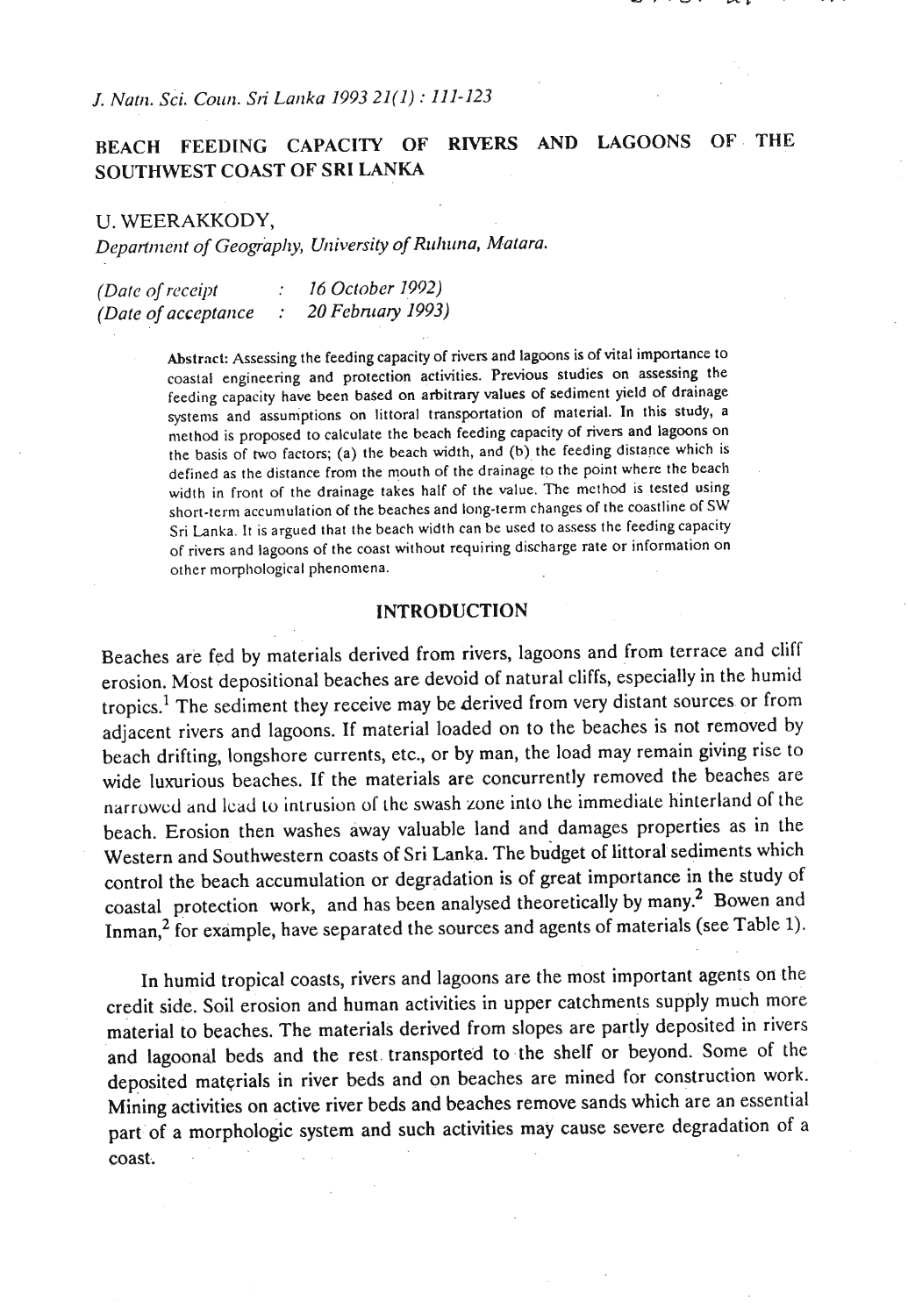| Credit                           | Debit                              | Balance                     |  |  |
|----------------------------------|------------------------------------|-----------------------------|--|--|
| Longshore transport<br>into area | Longshore transport<br>out of area | Beach deposition or erosion |  |  |
| River transport                  | Wind transport                     |                             |  |  |
| Sea cliff erosion                | Offshore transport                 |                             |  |  |
| Onshore transport                | Deposition of sediments            |                             |  |  |
| Biogenous deposition             | Solution and abration              |                             |  |  |
| Wind transport onto<br>beach     | Mining                             |                             |  |  |
| Beach nourishment                |                                    |                             |  |  |

## Table 1: The budget of littoral sediments

Assessing beach feeding capacity of rivers and lagoons has vital importance for policy decisions, planning and management of coastal zones. Therefore, several attempts have been made to assess the beach feeding capacity of rivers and lagoons of Sri Lanka for decades. However, these have not achieved desired results. The feeding capacity of rivers and lagoons has been commonly assessed by calculating discharge rates of the system (credit ) and by giving arbitrary values at the debit side because measurement of the amount removed and deposited is somewhat difficult to assess in the field. zeper? for example, tried to calculate the material gained by beaches on the basis of the discharge-rate of coastal erosion which in turn was based arbitrary values of material deposited and removed. Swan (unpublished) who made an attempt to analyse the sand budget of the SW coast ultimately reasoning that 'sand distribution along the coast does not accord fully with expectations indicated by catchment size and discharge rates, mainly because of littoral transportation and deposition within and beyond the shorelines adjacent to the catchment concerned'.

In this study, it is proposed that the balance of the budget is indicated by the width of a beach. Beach deposition is the ultimate result of the credit and debit sides of the material budget and therefore, it can be called the balance. If the other factors of the credit side such as longhore transportation, biogenous deposition, wind transport and beach nourishment are assumed to be constant, the beach deposition or the balance of material budget is the result of the amount which has been brought by the adjacent rivers and lagoons of a coast. This is indicated by the existing beach width or by the volume of beach. The volume of beach cannot be quantitated for former periods because data for such periods are not available. If the beach width is taken as the indicator, it can be measured from sequential aerial photographs for former periods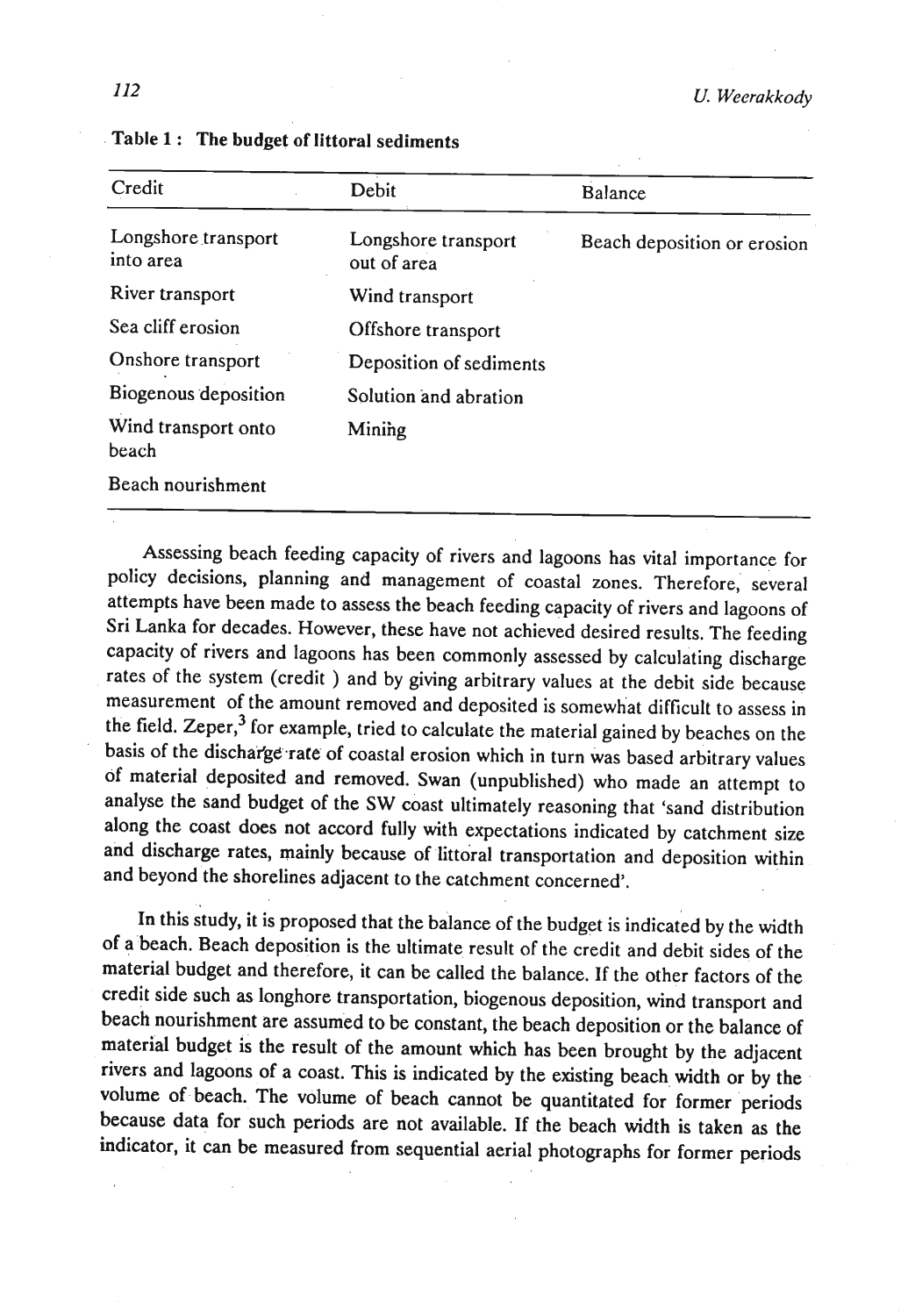and the data can be used to analyse the temporal aspect of the problem. In this study, beach feeding capacity of the rivers and lagoons of the SW coast of Sri Lanka is assessed by using existing beach width measured in the field and beach width measured from sequential aerial photographs as the indicator of the material budget.

## **STUDY AREA**

The area considered in the study is the SW coast which stretches from Ambalangoda to the Devundara headland (Figure 1 ). The SW coast is located in the wet zone of the island, and receives a rainfall that exceeds 1905 mm (75 inches) annually.<sup>4,5</sup> The period between May and August is the period of the SW monsoon which gives rise to rough seas with significant effects on the beach profile of the SW coast. High waves wash the beaches which are built up during the intermonsoonal period, and transport beach materials along the shore. The velocity of the longshore currents increases and, in association with the rough waves created by the SW monsoon, beach drifting causes large-scale longshore transportation of material. During the intermonsoonal period the beach profile is re-built .

The drainage of the rivers, streams and lagoons of the SW **coastal** zone is dominated by monsoon rains. The peak discharge of the perennial rivers (with ample sediment load) is during the monsoonal period. The most important perennial rivers that contribute material to the shore are the Gin Ganga, falling 13km to the north of Galle, the Nilwala Ganga in Matara and the Polwatu Ganga in Weligama bay.

Lagoons are widespread but their contribution to the discharge and sediment yield is very limited (see Table 2). The outfall of the Madampe lagoon, situated at Hirewatta to the south of Ambalangoda is controlled by a bund so as to protect paddy fields.from saline water intrusion. The mouth of the Telwattaganga lagoon has been cut-off from the sea by the railway. The Hikkaduwaganga, Rathgama and Koggala lagoons also have their outfalls blocked by man-made structures such as bridges, groynes, etc. If a dam is constructed at the mouth of a lagoon, sand and silt load brought by lagoonal water is barricaded and deposited along the upstream side. This is the case of poor beaches developed at the mouth. In a similar manner, bridges, railway lines, groynes interfere with the free movement of sediment load and result in narrow beaches in both sides of the lagoonal mouth. Lagoons are rare east of the Weligama bay. Only the Garanduwa lagoon situated at Talaramba and the Devundara. lagoon situated at Rassandeniya are the only exceptions but their surface area is negligible compared to the other lagoons (Table 2).

Human interference is characterized by the construction of dams, levees, reservoirs, etc., coastal engineering structures at river and lagoonal mouths. construction of artificial levees reduces the sediment yield of rivers and lagoons by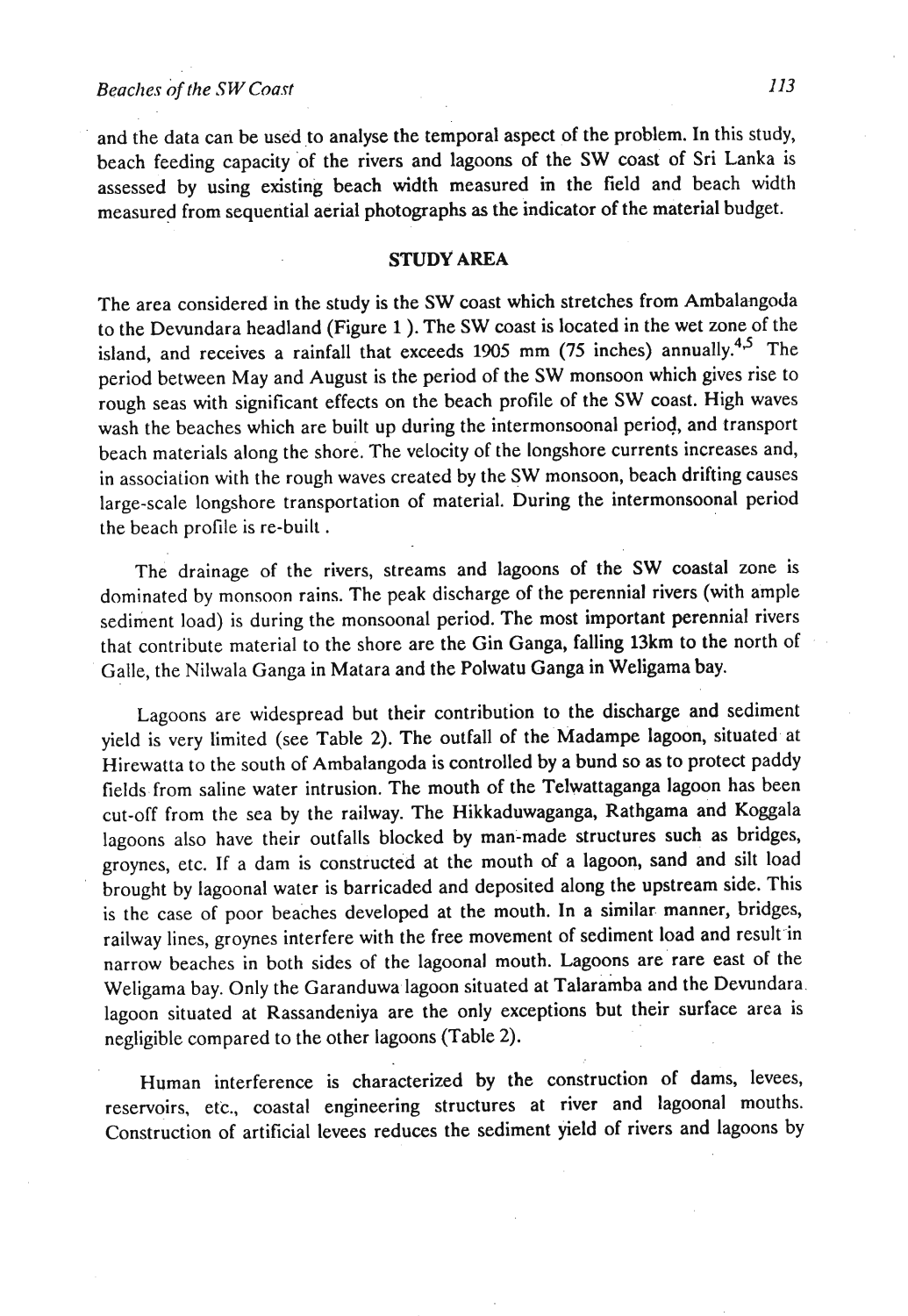

U. Weerakkody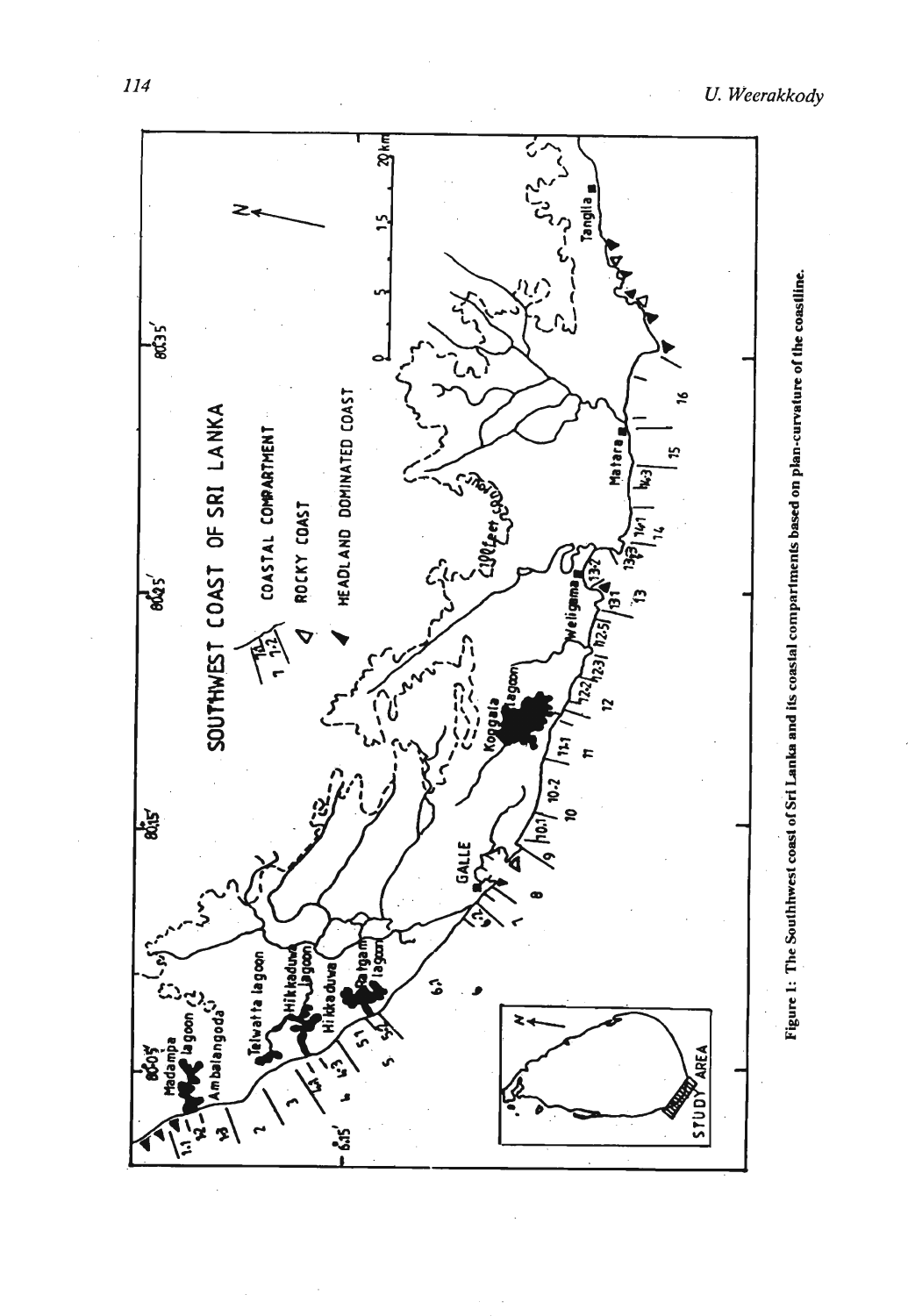#### *Beaches of the SW Coast* **<b>***115*

means of interference with the run off. Reservoirs gain a part of the sediment load which should be unloaded to the nearby coast. Unfortunately, data are not available on the effects of human interference on sediment load and further investigation is needed on this aspect on beach feeding capacity of rivers and lagoons.

| Name of the             | Basin     |       | Discharge |        | Human inter-                               |  |
|-------------------------|-----------|-------|-----------|--------|--------------------------------------------|--|
| river/lagoon            | area $m2$ | Maha* | Yala**    | Annual | ference***                                 |  |
| Maduganga<br>lagoon     | 23        | 63    | 74        | 134    | groynes, sand bar<br>controlling walls     |  |
| Madampe<br>lagoon       | 35        | 95    | 110       | 205    | controlling walls,<br>sand bar control     |  |
| Telwattaganga<br>lagoon | 20        | 53    | 67        | 120    | not controlled                             |  |
| Gin Ganga               | 360       | 743   | 816       | 1150   | artificial<br>levees in<br>some parts      |  |
| Koggala lagoon          | 25        | 63    | 74        | 137    | not controlled                             |  |
| Polwatu Ganga           | 91        | 125   | 130       | 255    | partially                                  |  |
| Nilwala Ganga           | 375       | 625   | 585       | 1210   | controlling<br>measures are<br>being taken |  |

## Table 2 : The drainage.systern of the SW coastal zone

**9.9 <b>ndded by the author.** \*Maha = the period of cultivation between November and February. \*\*Yala = **the period or cullivalion between Mny nnd September. Source** : **Arurnugnrn. <sup>5</sup>**

## Continental shelf

The continental shelf of the SW coast becomes gradually narrow from North to South. The width of the northern area decreases by half (12 km) near Ahangama and **4.5** km near Devundara. The depth values also gradually decrease from North to South  $\leq 64$  m at Dodanduwa,  $\leq 66$  m at Ahangama,  $\leq 60$  m at Devundara.<sup>5</sup>

The sediments of the offshore area of the SW coast consist of terrigenic materials, and are well or moderately well sorted by coastal or marine processes. The degradation of the coastline which supplies the sediment to the sea bed is shown by.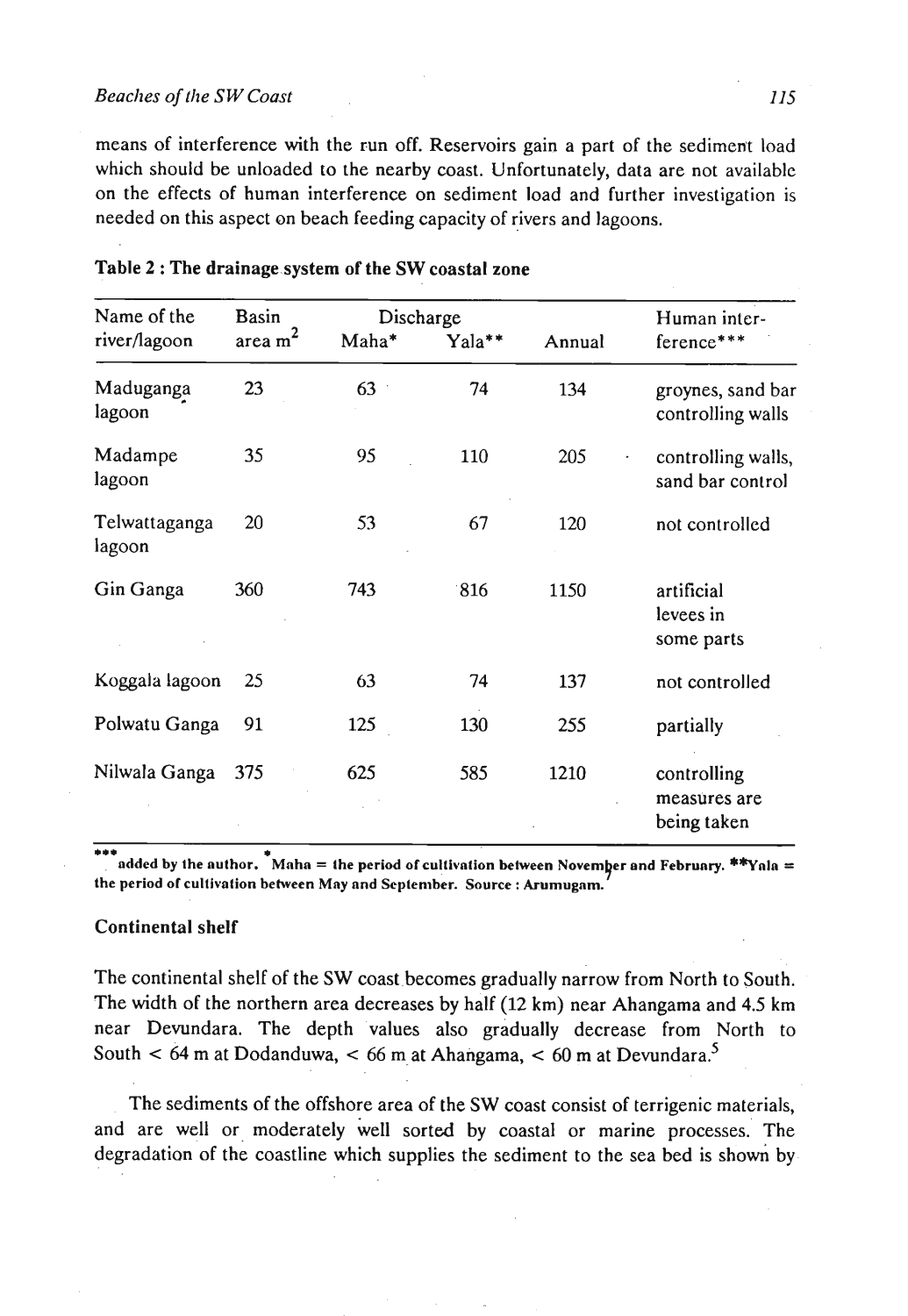the composition of the materials which is mostly terrigenic . If offshore materials are redeposited on the beaches of the SW coast, no severe degradation may be expected along the coastline. The lack of redeposition of materials on the SW coast is due to two reasons;

- 1) The relatively narrow sea bed of the region does not favour the accumulation of materials ready for subsequent transportation towards the beaches.
- 2) Beachrock along the SW shoreline restricts lateral longshore transportation of materials and thus provide only a low supply of materials to the beaches.

### **METHODS**

**As** a preliminary step, the study area wasdivided into coastal compartments using plan-curvature types such as concave, convex, irregular and straight, etc. These coastal compartments were given specific numbers (Figure 1 & Table 3). The mean beach width of each compartment was measured at 112 km intervals from the oldest available aerial photographs of Sri Lanka.

As can be observed in the field and from aerial photographs the beach is very broad in front of river mouths and outfalls of lagoons due to the excess supply of materials. The width of beaches gradually narrows towards the sides of the river mouths and outfalls of lagoons, indicating decreasing supply of materials. However, no clear boundary can be drawn between the effective areas of the river mouths and outfalls of lagoons. Therefore, the boundaries of the effective areas were drawn where the beach width is half of the width in front of the river mouth or outfall. This distance is referred to as the 'the feeding distance' of the river mouth or outfall (Figure 2). Using the feeding distance of each river/lagoon, the beach compartments fed by an excess of sediment could be recognized. The beaches covered by the feeding distance are referred to here as 'river-fed beaches' (Figure 2).

Comparison of the values of beach width of 1956 with that of 1987 reveals the feeding capacity of rivers and lagoons in the study area. If the coastal compartment shows less change in beach width between 1956 and 1987, it is an indication of being well-fed by a nearby river or lagoon. Since the above changes of beach width refer to short-term changes, longer-term changes of the coastline between 1905 and 1987 were studied using old topographical maps and recent sequential aerial photographs. The data on coastline changes were from a previous study of the author.<sup>8</sup> The maps and aerial photographs used are : 1) All maps published in the period between 1905 and 1917, 2) The maps published during the period between 1932 and 1934, 3) The last one-inch map which was revised and published in 1972, 4) The 16 chain charts compiled in the year of 1921, 1932, 1933 and 1943.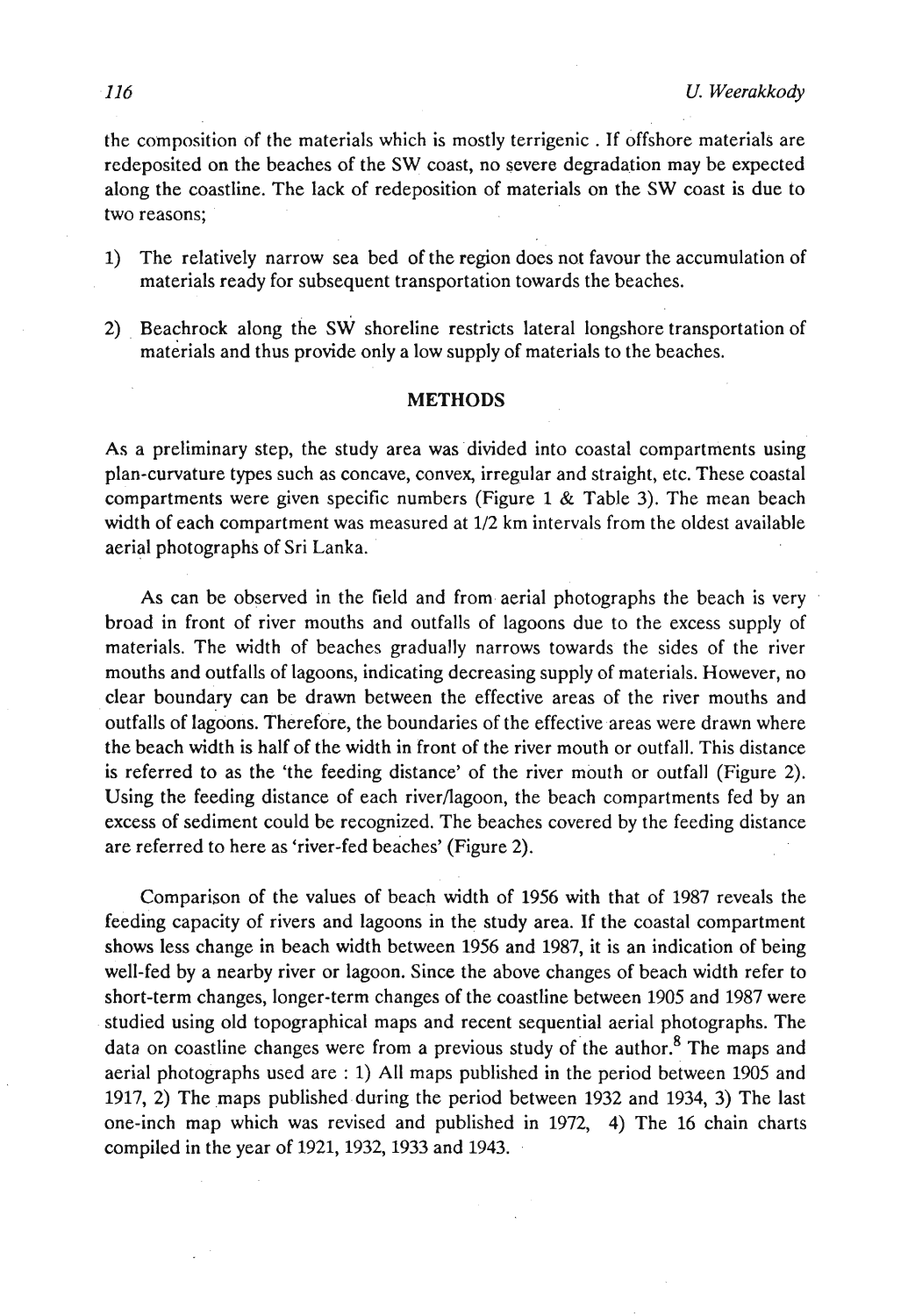

Figure 2: (A) Illustrates the method to divide the coastline of the study area into compartments based on plan-shape of the coastline, and (B) Illustrales method lo measure the feeding distance. (b) is the wide beach in front of the river mouth, while (a) or (c) represents half of the value of the beach width in front of the river mouth or value (b). The feeding distance therefore can be defined as the distance from the mouth of the drainage to the point where the beach width in front of the drainage takes half of the value.

The sequential aerial photographs used date from 1956, 1973/74 and 1987, and have a scale of 1:40,000, 1:25,000 and 1:10,000 respectively. As the years represented by the aerial photographs of 1956 and 1973/74 are observed by the period represented by the topographical maps of 1934 and 1972, the information given in the 1956 and 1973174 aerial photographs were neglected. The absolute changes of the coastline during the last 14 years (between 1973 and 1987) were studied comparing the photographs of the two younger aerial photograph coverage.

As both the 16 chain charts and the one-inch maps had to be utilized for the quantitative measurements of coastline changes, they were compiled.into two maps on the same scale. The one-inch maps used were mechanically enlarged using Pantograph at a scale of 2.6 cm to 406 m (one inch to quarter mile). The 16 chain charts were blown upto the same scale. Two outline maps of the coastline compiled based on the aerial photographs of 1973 and 1987 were also blown upto the same scale.

A series of sequential maps thus was compiled following this procedure. These maps cover a 67 year period (1905 to 1972) of coastline changes. Projecting the maps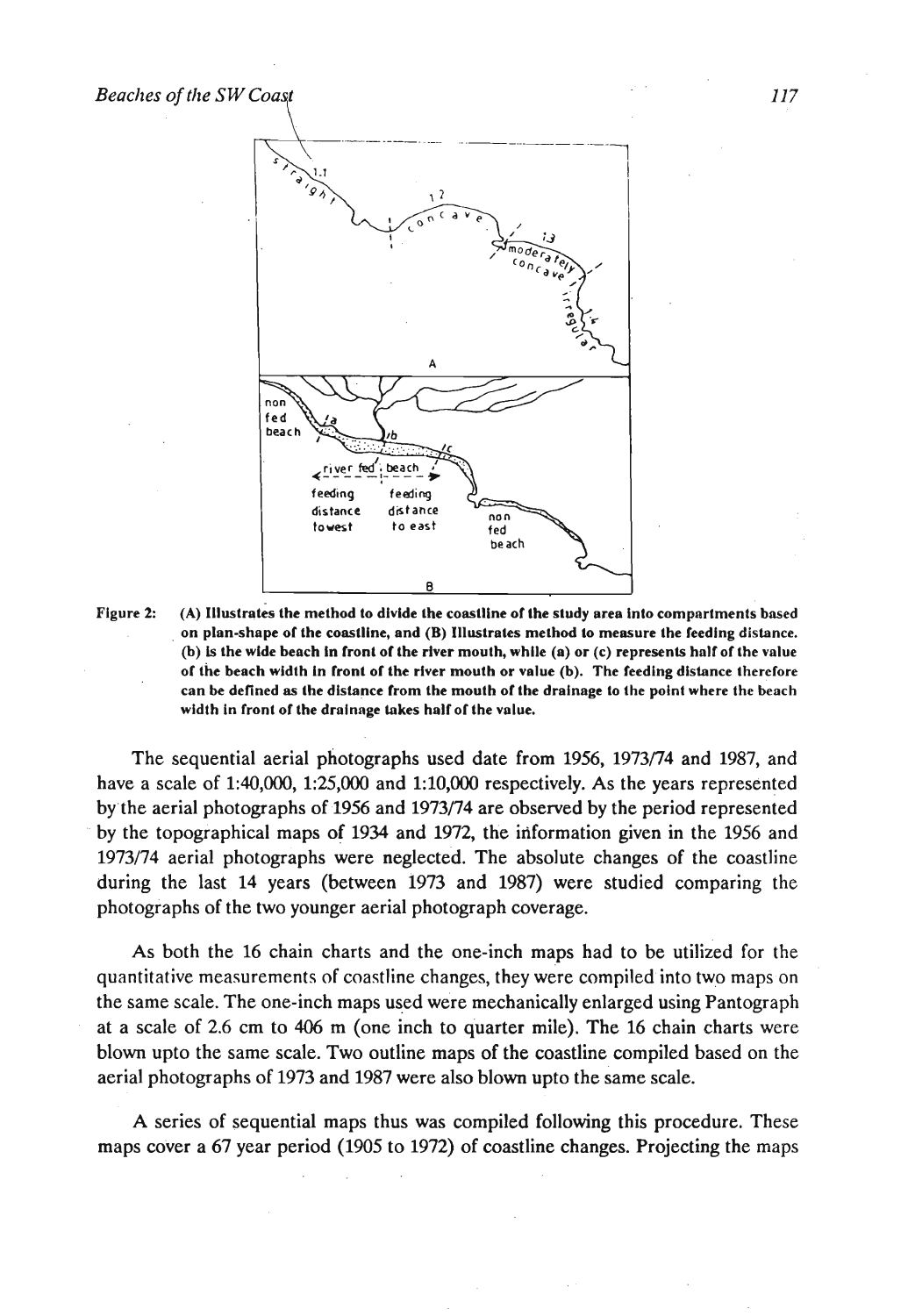of 1905 on to the map of 1933, for example, gives a map showing the changes that occurred in the period between 1905 and 1933. Using a planimeter, the area lost and gained during this period were measured, with the help of the differences between two maps. The data obtained were grouped into river-fed beaches and non-fed beaches on the basis of the above mentioned procedure. The coastline changes during the period relating to the two categories of beaches were compared to assess the long-term effects of rivers and lagoons and to reassess the results of the changes of beach width.

#### RESULTS

The coastal compartments which are outside the feeding distances of each river/lagoon can be considered as the beaches which are not fed by river or lagoon of the SW coast. Table 3 shows the two categories of beach with their mean beach width of 1956 and 1987. **The** width of the river-fed beaches is broader as expected than those of n6n-fed beaches. The validity of such a separation can be tested if, they are correlated to each other. The mean beach widths of 1956 and 1987 were plotted against each other and the results are shown in the scatter diagram of Figure 3.



**Figure 3:** . **Scatter diagram of the bench width in 1956 and L987. The clustering pntlern of river fed**  beaches and non-fed beaches helps to separate them. Note that most of the river fed **beaches cluster in the upper area while the non-fed beaches concentrnle in the lower portion.**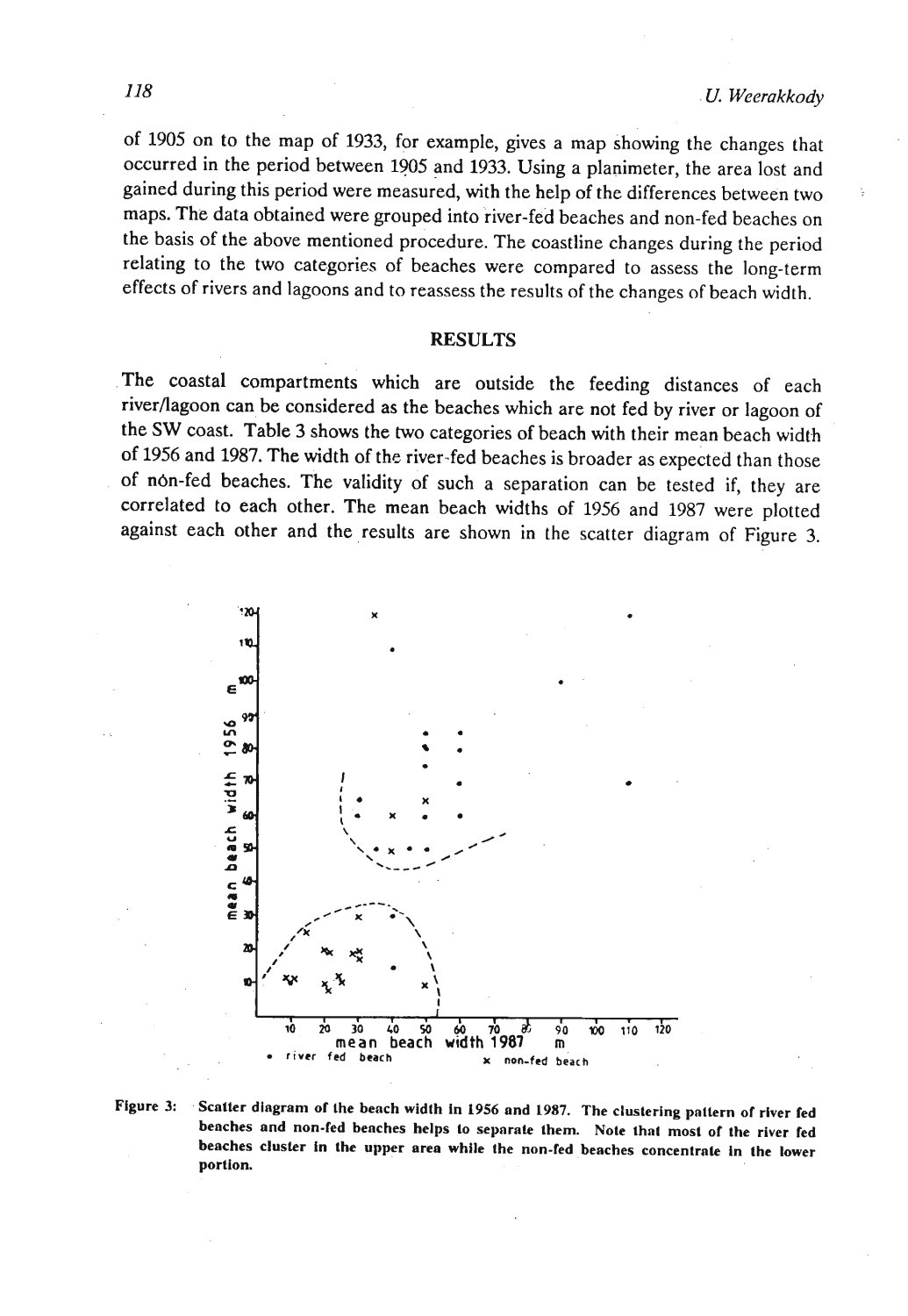## *Beaclles* **of** *the* **SW Coast** *119*

Accordingly, the river-fed beaches and non-fed beaches are clearly separated, except for a few compartments. The non-fed beaches 14.2, 14.3, 8.1 and 8.2 stand in the category of river fed beaches. The 8.1- and 8.2 compartments are bay-mouth beaches (Figure 1). Therefore, they should stand in a zone of prograding beaches as found in river-fed beaches. However, 14.2 and 14.3 cannot be explained in this way. Similarly, three river-fed beaches of 4.3 and 5.2 are located in the category of non-fed beaches. The beaches of 4.3 and 5.2 are located in the nodal area of the longshore drift of the SW coast.<sup>9</sup> Therefore, they are washed by waves reaching perpendicular to the shore.

|                                | River-fed beaches              |                                | Non-fed beaches <sup>*</sup>   |                                |                                |  |  |
|--------------------------------|--------------------------------|--------------------------------|--------------------------------|--------------------------------|--------------------------------|--|--|
| No of the beach<br>compartment | Mean<br>beach<br>width<br>1956 | Mean<br>beach<br>width<br>1987 | No of the beach<br>compartment | Mean<br>beach<br>width<br>1956 | Mean<br>beach<br>width<br>1987 |  |  |
| 1.1                            | 80                             | 60                             | $\overline{2}$                 | 20                             | 30                             |  |  |
| 1.2                            | 60                             | 60                             | $\overline{\mathbf{3}}$        | 65                             | 50                             |  |  |
| 1.3                            | 50                             | 45                             | 8.1                            | 60                             | 40                             |  |  |
| 4.1                            | 80                             | 50                             | 8.2                            | 120                            | 30                             |  |  |
| 4.2                            | 50                             | 50                             | 8.4                            | 10                             | 10                             |  |  |
| 4.3                            | 10                             | 10.                            | 8.5                            | 10                             | 10                             |  |  |
| 5.1                            | 85                             | 60                             | 9                              | 20                             | 30                             |  |  |
| 5.2                            | 30                             | 40                             | 10.1                           | 30                             | 30                             |  |  |
| 6.1                            | 75                             | 50                             | 10.2                           | 40                             | 30                             |  |  |
| 6.2                            | 70                             | 100                            | 12.2                           | 20                             | 30                             |  |  |
| 7.1                            | 80                             | 50                             | 12.3                           | 10 <sup>1</sup>                | 20                             |  |  |
| 7.2                            | 110                            | 30                             | 12.5                           | 10                             | 20                             |  |  |
| 8.3                            | 85                             | 50                             | 12.6                           | 25                             | 15                             |  |  |
| 11.1                           | 120                            | 110                            | 13.1                           | 10                             | 25                             |  |  |
| 11.2                           | 50                             | 35                             | 13.3                           | 10                             | 25                             |  |  |
| 12.1                           | 15                             | 40                             | 14.2                           | 20                             | 20                             |  |  |
| 12.4                           | 10                             | 50                             | 14.3                           | 50                             | 40                             |  |  |
| 13.2                           | 100                            | 90                             | 15                             | 20                             | 20                             |  |  |
| 14.1                           | 80                             | 60                             |                                |                                |                                |  |  |
| 16.1                           | 60                             | 50                             |                                |                                |                                |  |  |
| 16.2                           | 60                             | 30                             |                                |                                |                                |  |  |
| 16.3                           | 60                             | 30                             |                                |                                |                                |  |  |

## Table 3 : River-fed and non-fed beaches of the SW coast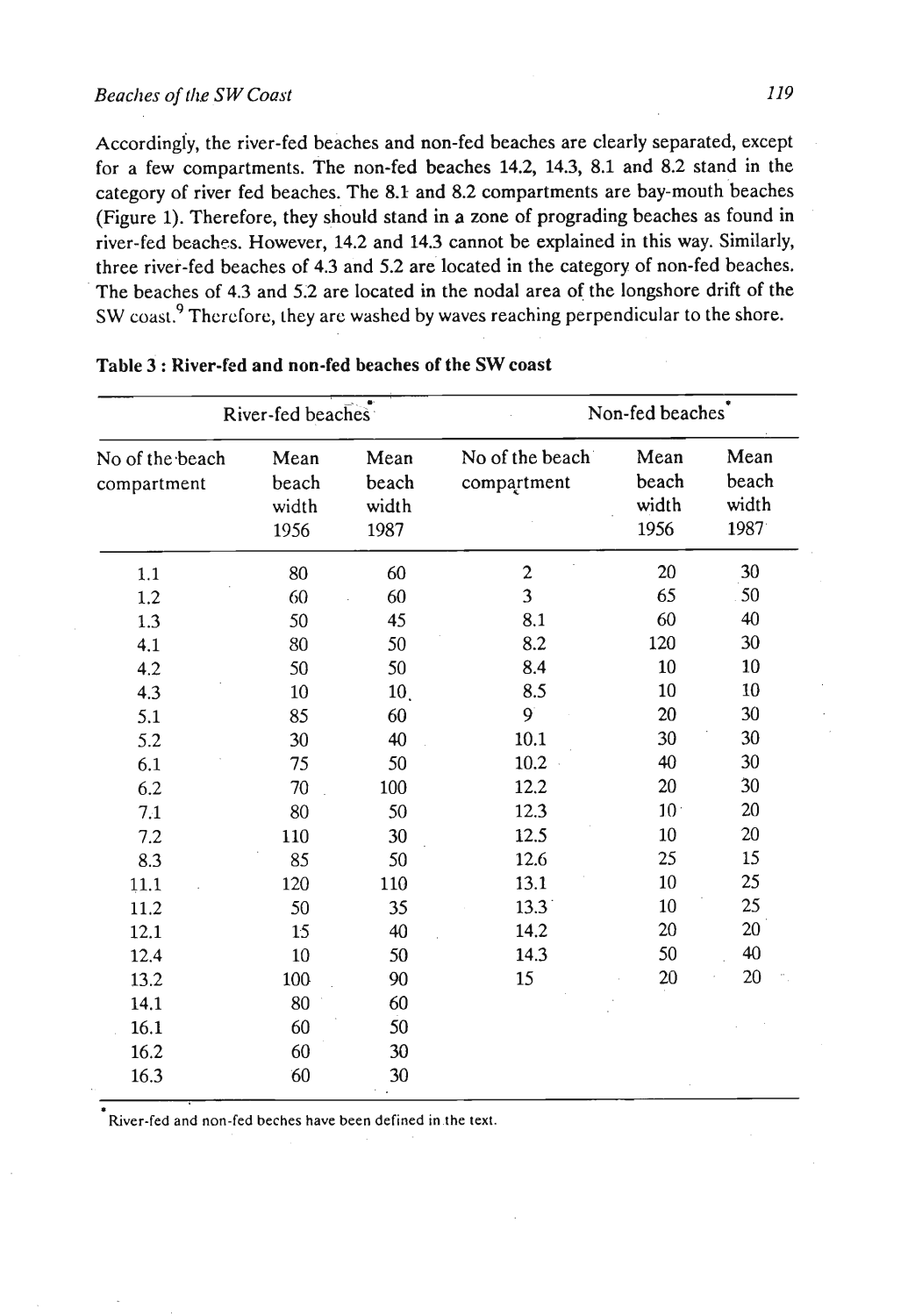The conclusion derived from the above discussion is that river-fed beaches have prograded while non-fed beaches have degraded. If these results are confirmed by longer-term changes, the separation of river-fed beaches from the non-fed beaches can bc justified. The data on the coastline changes for the period between 1905 and 1987 were used to assess the average net degradation/progradation of river-fed and non-fed beaches. Figure 4 shows that the river-fed beaches (except the area between Ambalangoda and Hikkaduwa or beach compartments 1.1, 1.2, 1.3, 4.2 and 4.3) have maintained a considerable rate of progradation, while the non-fed beaches (except for a few segments such as the western headland of Galle, the Talpe coast and Mirissa headlands or beach compartments 8.1, 10.2, and 13.3 ) have degraded large land areas during the period.



Figure 4: Average net degradation/progradation of river fed beaches and non-fed beaches. Most of the river fed beaches stand in the progradation zone while the non-fed-beaches occur in the degradation zone except three compartments. (Average annual net degradation has been obtained by substracting the progradation values of the beach compartments).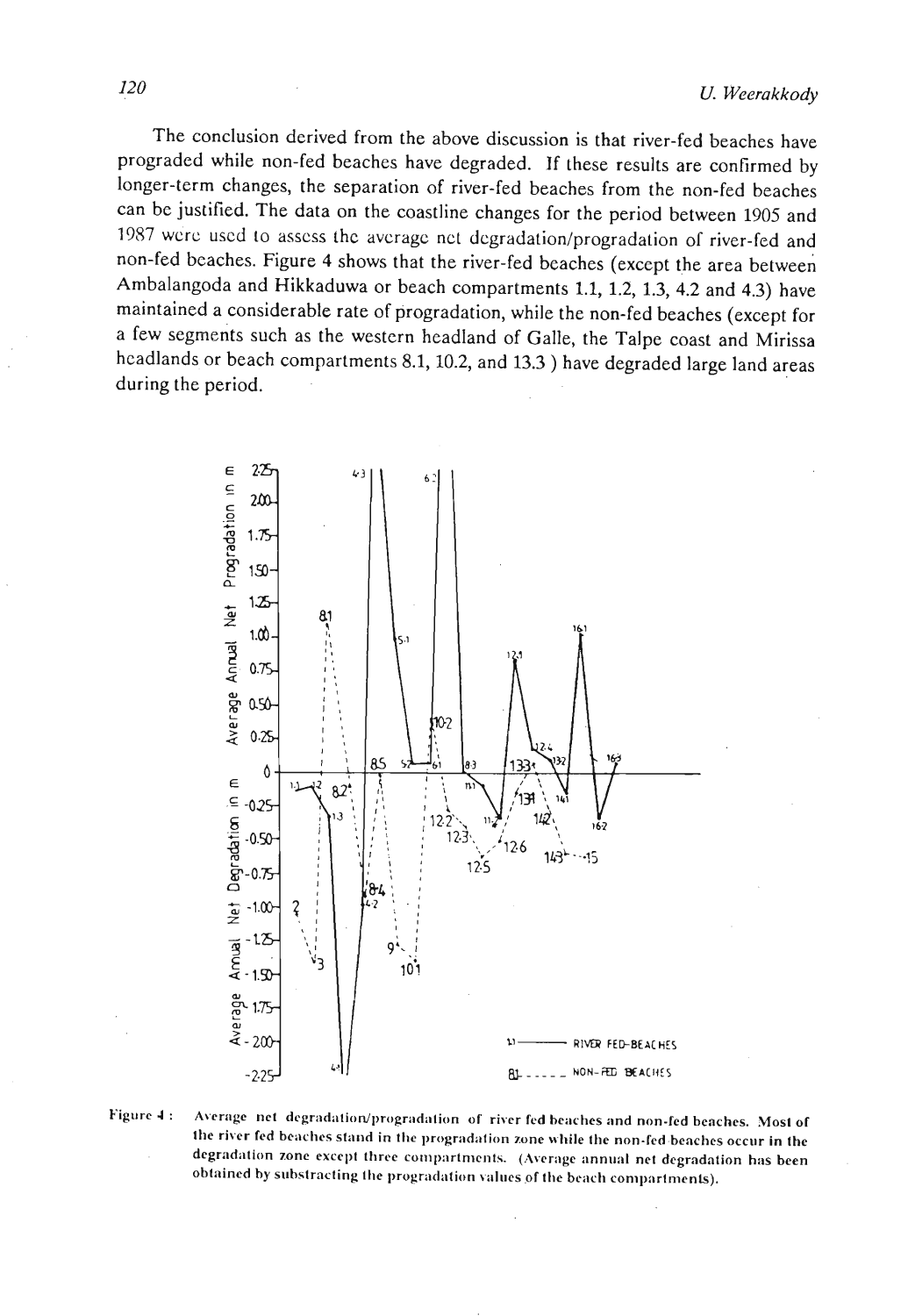| Drainage           |                                    |                                     | Feeding distance                   |                                              |  |
|--------------------|------------------------------------|-------------------------------------|------------------------------------|----------------------------------------------|--|
| system             | Towards the<br>north/north<br>west | Number<br>of the<br>compart<br>ment | Towards the<br>south/south<br>east | Number<br>of the<br>beach<br>compart<br>ment |  |
| Madampe lagoon     | 340                                | 1.2                                 | 640                                | 1.2                                          |  |
| Hikkaduwa lagoon   | 1800                               | 4.1, 4.2                            | 480                                | 4.3                                          |  |
| Ratgama lagoon     | 3520                               | 5.1,5.2                             | 3280                               | 6.1                                          |  |
| Gin Ganga          | 3480                               | 6.1                                 | 480                                | 6.2                                          |  |
| Osangoda lagoon    | 520                                | 7.1                                 | 1200                               | 7.2                                          |  |
| Galuganga (lagoon) | 1080                               | 8.3                                 | 120                                | 8.3                                          |  |
| Hikkaduwa lagoon   | 4560                               | 11.1                                | 880                                | 11.1,11.2                                    |  |
| Midigama ela       | 880                                | 12.4                                | 560                                | 12.4                                         |  |
| Polwatu Ganga      | 4000                               | 13.2                                | 0                                  |                                              |  |
| Garanduwa lagoon   | 680                                | 14.1                                | 600                                | 12.4                                         |  |
| Nilwala Ganga      | 720                                | 16.1                                | 2720                               | 16.2, 16.3                                   |  |

|  |  |  |  |  | Table 4: Beach feeding capacity of the drainage system of the SW coast |  |  |  |  |
|--|--|--|--|--|------------------------------------------------------------------------|--|--|--|--|
|--|--|--|--|--|------------------------------------------------------------------------|--|--|--|--|

\* **Feeding distance is defined as the distance from the mouth of the drainage lo the polnlwhere the**  beach width in front of the drainage takes half of the value.

The orientation changes as northwest/north at the Galle beach..

The orientation changes as south/southeast at the Galle beach.

#### **DISCUSSION**

The tendancy has been for the beach feeding capacity of $\epsilon$ rivers and lagoons of Sri Lanka to be assessed taking into consideration hypothetical values of the amount of sand and silt discharged into the coast. Such an approach is correct if the whole volume of materials brought by the rivers and lagoons is calculated and the debit side of the sand budget is estimated. However, such data relevant to the SW coast or the rest of Sri Lanka have not been available. Therefore, the volume of beach materials has been calculated as a proportion of water load discharged by the rivers and lagoons in some studies. Zeper<sup>3</sup> points out that with regard to the sand and the silt-load respectively of  $10^{-5}$  and  $10^{-4}$  times the discharge of water might give an indication of the quantities involved. However, data based on such assumptions cannot be treated as real values because velocity of rivers, the human activities in the upper catchments which accelerate or decelerate sediment yield, etc., may fluctuate giving different estimates of silt and sand-loads to the beaches. Since the material load brought to the beaches is removed at different rates due to erosion, spatial changes to the rate of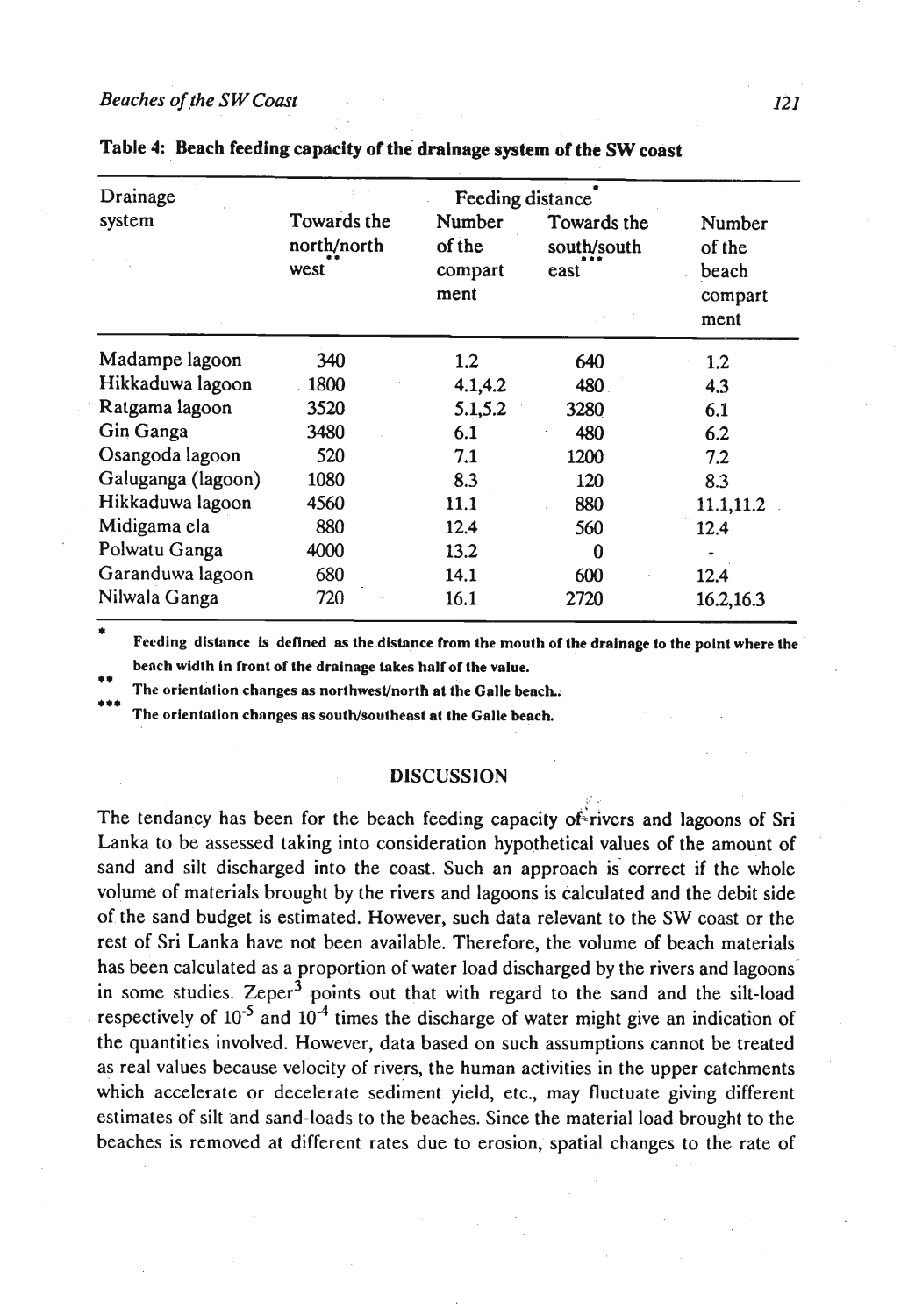accumulation cannot be calculated in this way. Therefore, the present rate of deposition which is represented by the beach width takes as a good indicator of beach accumulation. Using the mean beach width, the feeding capacity can be assessed concerning the feeding distance of the nearby riverllagoon which is defined here as the distance from the mouth of the drainage to the point where the beach width in front of. the drainage takes half of the value.

Comparison of data pertaining to beach width of **1956** and **1987** reveals that the beaches within the feeding distance of rivers and lagoons of the study area have been prograded while those without have degraded. Many coastal compartments within the feeding distance of rivers and lagoons of the **SW** coast have prograded except for a few compartments. The beaches located at places such as a mouth which enhances accumulation show similar effects to those given by rivers and lagoons. The beaches situated at nodal areas of the longshore drift also have low accumulation rates.

The short-term changes of the beaches prove that the river-fed beaches and non-fed beaches are separated clearly by their accumulating rate. The feeding distance and beach width are useful indicators of accumulation as far as concerned the period between **1956** and **1987.** The analysis of the long-term changes of the coastline shows that the river-fed beaches have maintained a considerable rate of progradation, while non-fed beaches have lost large land areas during the study period. On this basis it can be deduced that the criteria used to assess the beach feeding capacity are valid for the study of coastline changes in the long-term perspective. Data presented in Figure 4 indicate that there is a general trend of balancing between coastal degradation and progradation when moving from southwest (Ambalangoda) to the south (Devundara). Causative factors for this trend cannot be acertained without ascertaining other factors such as the orientation of the coast, littoral currents, indentedness of the coastline, etc. which control erosion and accretion of the **SW**  coast. The beaches located at protective places such as bay-mouth, huge promontories, headlands enhance accumulation. In addition, the beach compartments within the category of non-fed beaches may have been under other unknown factors of degradation. More research into these factors together with beach feeding capacity based on the beach width and feeding distance will help in understanding the spatial pattern of progradation and degradation of the **SW** coast.

#### **Acknowledgement**

I am grateful to Prof. B. K. Basnayaka, University of Peradeniya for constructive comments and to Prof. H. Th. Verstappen, **IGU** for valuable suggestions.